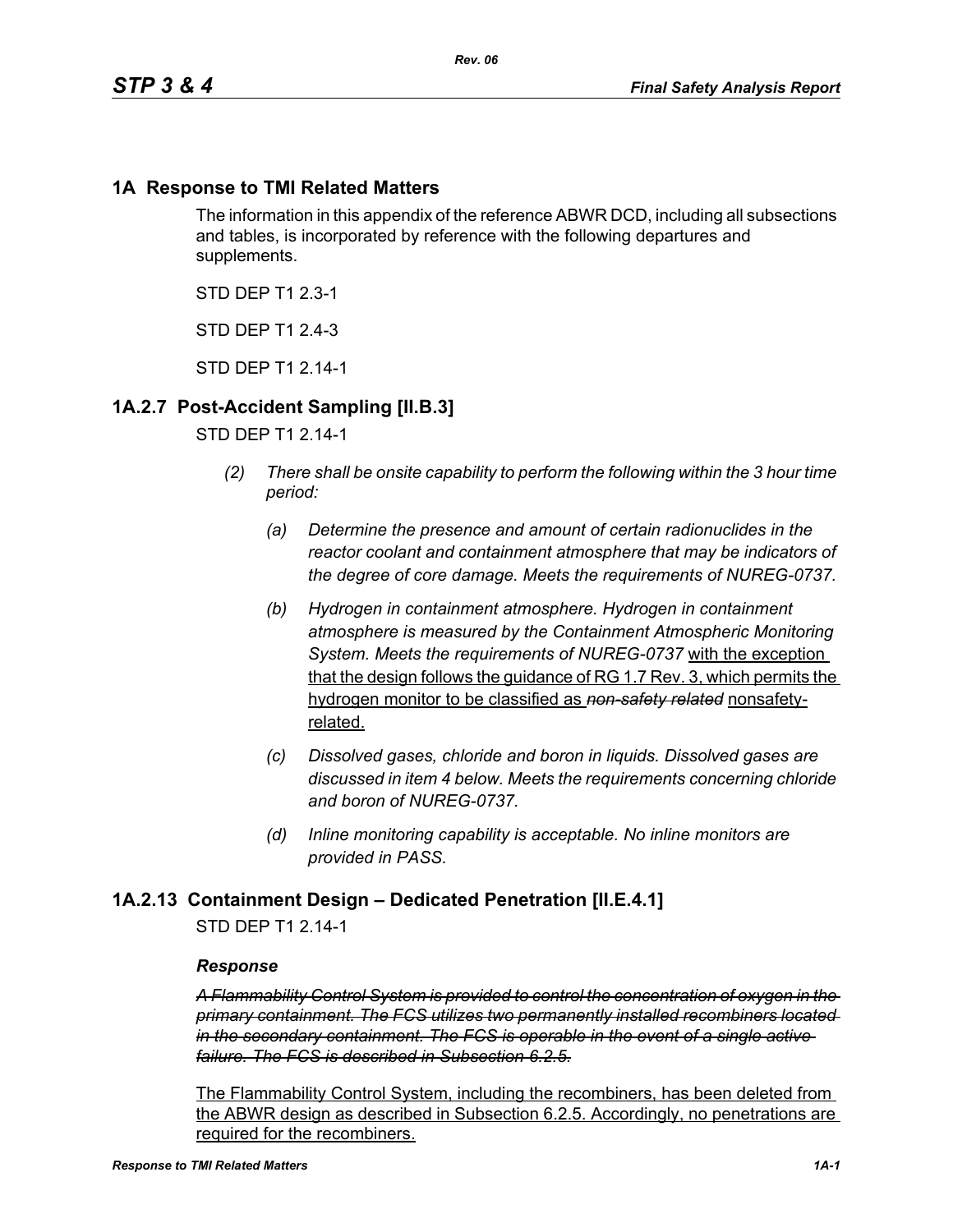## **1A.2.17 Instruments for Monitoring Accident Conditions [II.F-3]**

STD DEP T1 2.14-1

#### *Response*

*The ABWR Standard Plant is designed in accordance with Regulatory Guide 1.97,* Rev. 3. *A detailed assessment of the Regulatory Guide, including the list of instruments, is found in Section 7.5*. The hydrogen and oxygen monitors are declassified to nonsafety-related, as permitted by Regulatory Guide 1.7, Rev. 3.

#### <span id="page-1-0"></span>**1A.2.23 Modify Break-Detection Logic to Prevent Spurious Isolation of HPCI and RCIC Systems [II.K.3(15)]**

STD DEP T1 2.4-3

#### *Response*

*The ABWR design utilizes the motor-driven HPCF System rather than the turbinedriven HPCI System for high pressure inventory maintenance. Therefore, this position is only applicable to the turbine-driven RCIC System.*

The STP ABWR design for the RCIC System utilizes a flow control system that is an integral part of the pump and turbine. Pump discharge passes through a venturi. The pressure differential between the venturi inlet and throat work together with a balance piston and spring to control the steam flow to the turbine, which in turn adjusts the pump speed and flow.

This is an improvement relative to existing BWR plant designs in which flow control is performed external to the pump and turbine, where flow is measured in a flow element and evaluated in a flow controller to generate an electrical signal to an electro-hydraulic flow control valve to signal a servo to adjust the position of the control valve.

*See Subsection 1A.3.8 for COL license information requirements.*

### **1A.2.34 Primary Coolant Sources Outside Containment Structure [III.D.1.1(1)]**

STD DEP T1 2.14-1

#### *Response*

*Leak reduction measures of the ABWR Standard Plant include a number of barriers to containment leakage in the closed systems outside the containment. These closed systems include:*

| (1) Residual Heat Removal                 | (8) Post-Accident Sampling                 |
|-------------------------------------------|--------------------------------------------|
| (2) High Pressure Core Flooder Monitoring | (9) Process Sampling                       |
| (3) Low Pressure Core Flooder             | (10) Containment Atmospheric Monitoring    |
| (4) Reactor Core Isolation Cooling        | (11) Fission Product Monitor (Part of LDS) |
| (5) Suppression Pool Cleanup              | (12) Hydrogen Recombiner                   |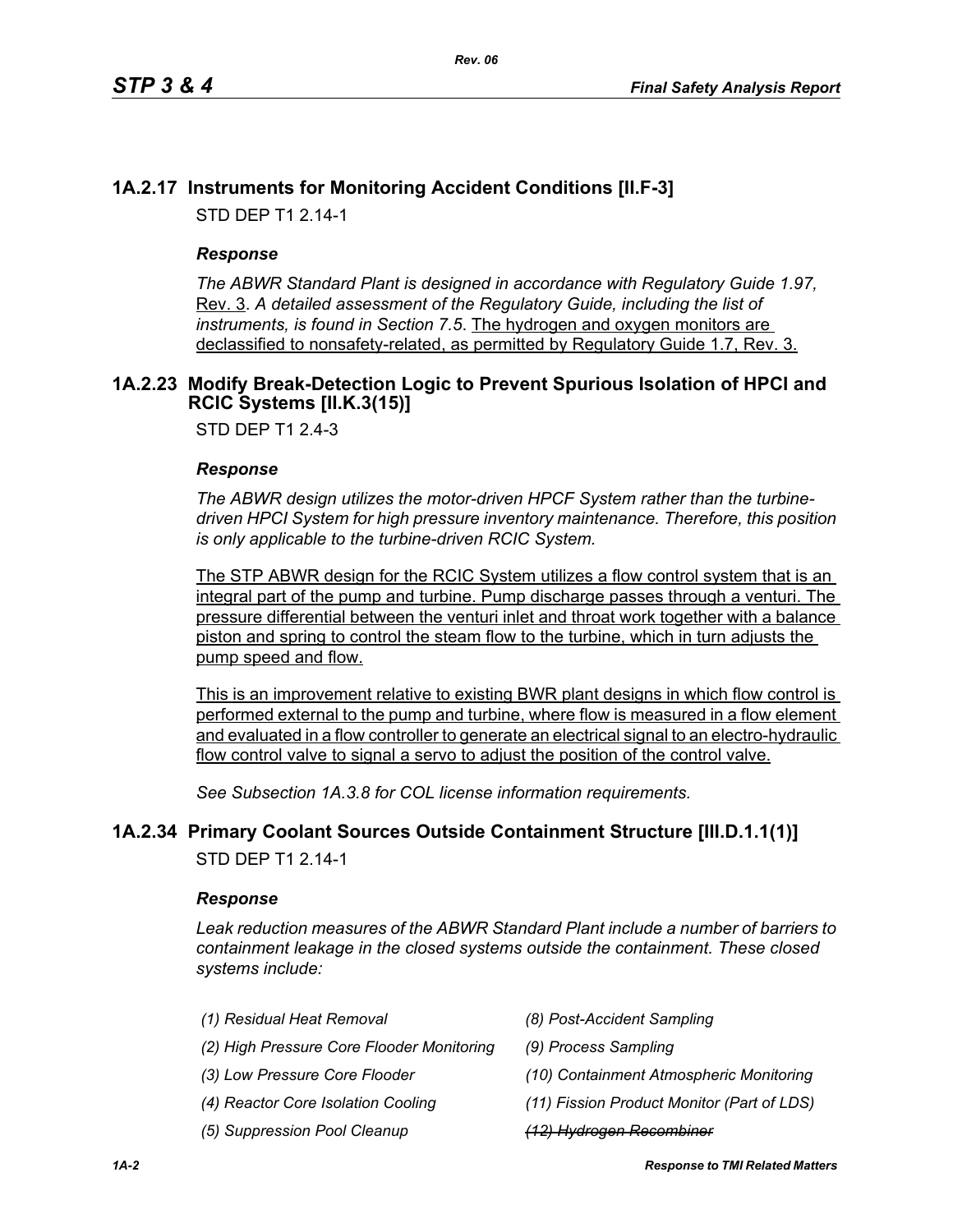*(7) Fuel Pool Cooling and Cleanup*

STD DEP T1 2.3-1

*Leakage within and outside the primary containment are continuously monitored by the Leak Detection and Isolation System (LDS) for breach in the integrity of the containment. Upon detection of a leakage parameter, the LDS will automatically initiate the necessary control functions to isolate the source of the break and alerts the operator for corrective action. The MSL tunnel area is monitored for high radiation levels and for high ambient temperatures that are indicative of steam leakage. The Turbine Building is also monitored for high area ambient temperatures for MSL leakage. The resulting action causes isolation of the MSIVs and subsequent shutdown of the reactor.*

## **1A.3 COL License Information**

### **1A.3.1 Emergency Procedures and Emergency Procedures Training Program**

The information in this subsection of the reference ABWR DCD is replaced in its entirety with the following site-specific supplemental information, which addresses COL License Information Item 1.5.

Emergency procedures based on the emergency procedures guidelines will be developed and implemented prior to fuel loading (Subsection 1A.2.1). The Emergency procedures will be developed consistent with the plant operating procedure development plan in Section 13.5. (COM 1A-1)

Emergency Procedures Training is included in the operations training program discussed in Section 13.2.

### **1A.3.2 Review and Modify Procedures for Removing Safety-Related Systems from Service**

The information in this subsection of the reference ABWR DCD is incorporated by reference with the following site-specific supplement, which addresses COL License Information Item 1.6.

Administrative procedures will be developed by the licensee prior to fuel load directing that approval be required for the performance of surveillance tests and maintenance for safety- related systems, including equipment removal from service and return to service to assure the operability status is known. These procedures will be developed consistent with the plant operating procedure development plan in Section 13.5. (COM 1A-2)

# **1A.3.3 In-Plant Radiation Monitoring**

The information in this subsection of the reference ABWR DCD is incorporated by reference with the following site-specific supplement, which addresses COL License Information Item 1.7.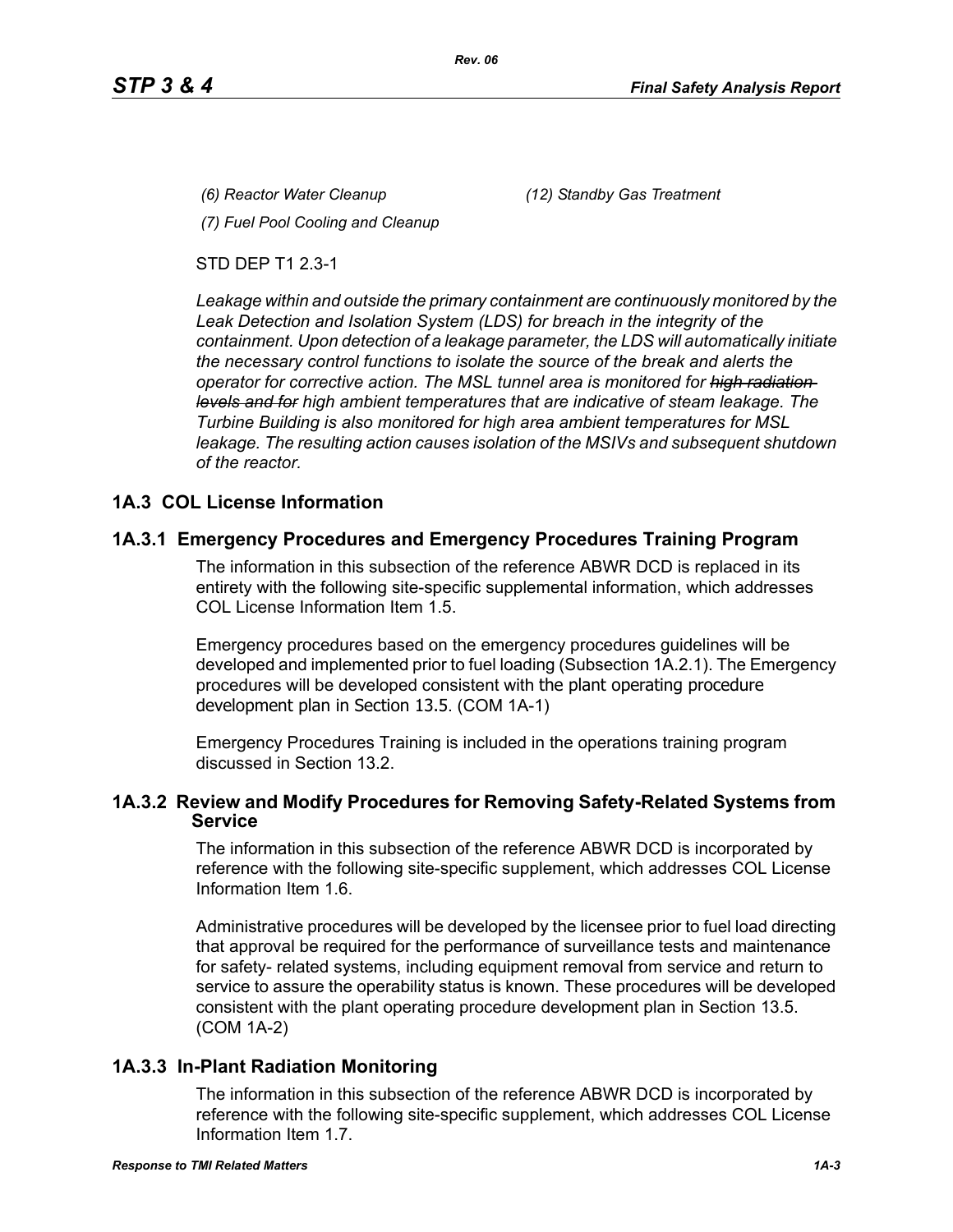Equipment, training, and procedures necessary to accurately determine the presence of airborne radioiodine in areas within the plant where plant personnel may be present during an accident will be developed prior to fuel loading, consistent with Section 13.5. The equipment will be specified and the training and procedures developed consistent with FSAR Section 12.3, Radiation Protection Design Features. (COM 1A-3)

#### **1A.3.4 Reporting Failures of Reactor System Relief Valves**

The information in this subsection of the reference ABWR DCD is incorporated by reference with the following site-specific supplement, which addresses COL License Information Item 1.8.

Administrative procedures will be developed by the licensee prior to fuel load directing that failures of reactor system relief valves be reported in the licensee's annual report to the NRC. These procedures will be developed consistent with the plant operating procedure development plan in Section 13.5. (COM 1A-4)

### **1A.3.5 Report on ECCS Outages**

The information in this subsection of the reference ABWR DCD is incorporated by reference with the following site-specific supplement, which addresses COL License Information Item 1.9.

Administrative procedures will be developed by the licensee prior to fuel load directing that instances of ECCS unavailability because of component failure, maintenance outage (both forced or planned), or testing, shall be collected and be reported to the NRC annually. Such reports may consist of the performance indicator report for mitigating systems periodically provided to the NRC as part of the Reactor Oversight Process. These procedures will be developed consistent with the plant operating procedure development plan in Section 13.5. (COM 1A-5)

#### **1A.3.6 Procedure for Reactor Venting**

The information in this subsection of the reference ABWR DCD is incorporated by reference with the following site-specific supplement, which addresses COL License Information Item 1.10.

Emergency Procedure Guidelines (EPGs) have been written for the ABWR which are applicable to STP 3 & 4. The ABWR EPGs are contained in Appendix 18A. These EPGs are developed based upon the U.S. BWR Owner's Group Emergency Procedure Guidelines, Revision 4, which have been approved by the NRC.

The ABWR EPGs contain RPV Control Guidelines, which contain operator guidance for use of the reactor vents that implement the resolution to TMI Action Plan Item II.B.1. The resolution of II.B.1 is located in subsection 1A.2.5. The RPV Control Guidelines contain a description of the system-based entry conditions and operator actions.